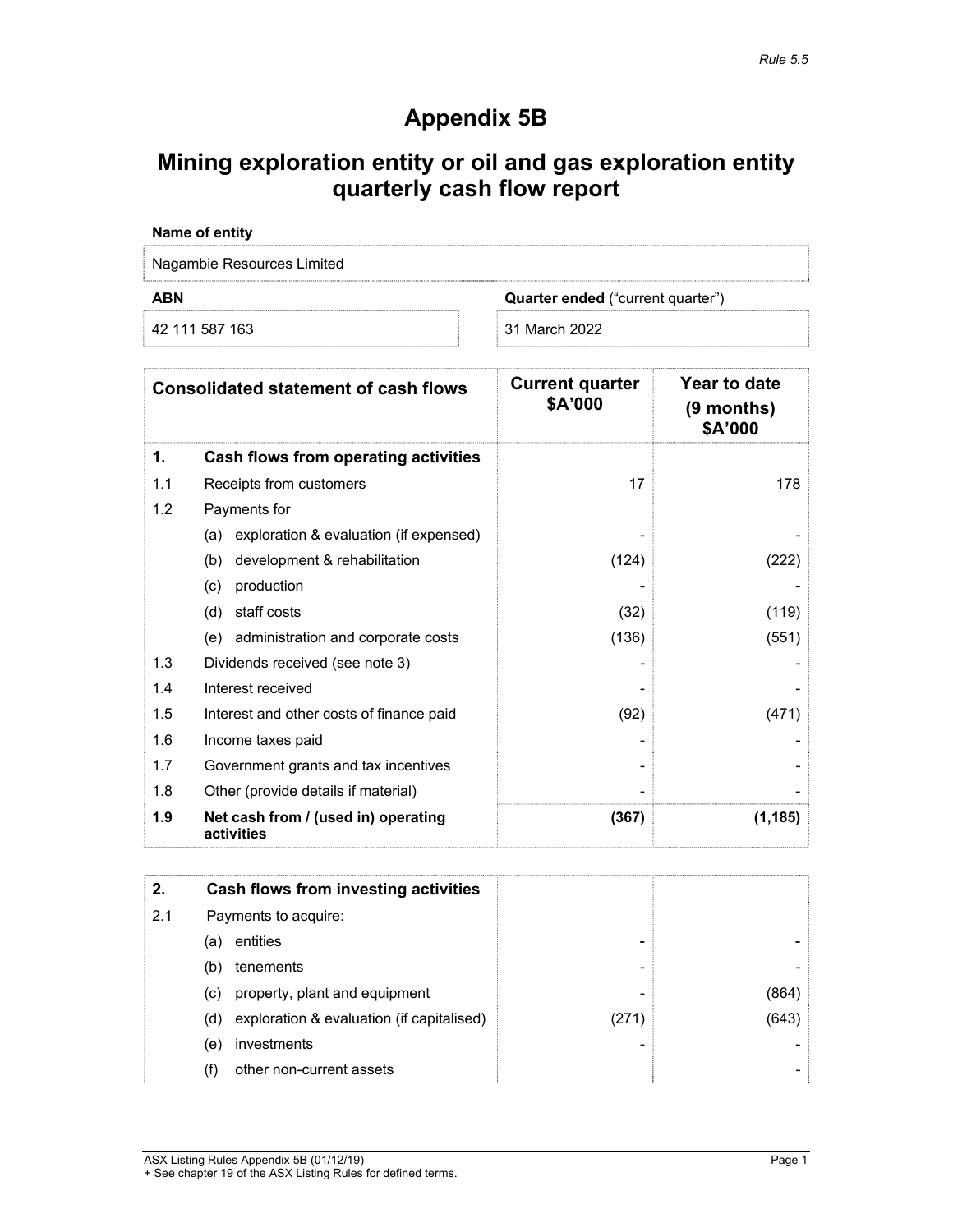|     | <b>Consolidated statement of cash flows</b>       | <b>Current quarter</b><br>\$A'000 | Year to date<br>$(9$ months)<br>\$A'000 |
|-----|---------------------------------------------------|-----------------------------------|-----------------------------------------|
| 2.2 | Proceeds from the disposal of:                    |                                   |                                         |
|     | entities<br>(a)                                   |                                   |                                         |
|     | tenements<br>(b)                                  |                                   |                                         |
|     | property, plant and equipment<br>(c)              |                                   |                                         |
|     | (d)<br>investments                                |                                   | 972                                     |
|     | other non-current assets<br>(e)                   |                                   |                                         |
| 2.3 | Cash flows from loans to other entities           |                                   |                                         |
| 2.4 | Dividends received (see note 3)                   |                                   |                                         |
| 2.5 | Other (provide details if material)               |                                   |                                         |
| 2.6 | Net cash from / (used in) investing<br>activities | (271)                             | (535)                                   |

| 3.   | Cash flows from financing activities                                                       |      |       |
|------|--------------------------------------------------------------------------------------------|------|-------|
| 3.1  | Proceeds from issues of equity securities<br>(excluding convertible debt securities)       | 694  | 694   |
| 3.2  | Proceeds from issue of convertible debt<br>securities                                      |      |       |
| 3.3  | Proceeds from exercise of options                                                          |      |       |
| 3.4  | Transaction costs related to issues of equity<br>securities or convertible debt securities |      |       |
| 3.5  | Proceeds from borrowings                                                                   |      |       |
| 3.6  | Repayment of borrowings                                                                    | (33) | (120) |
| 3.7  | Transaction costs related to loans and<br>borrowings                                       |      |       |
| 3.8  | Dividends paid                                                                             |      |       |
| 3.9  | Other (provide details if material)                                                        |      |       |
| 3.10 | Net cash from / (used in) financing<br>activities                                          | 661  | 574   |

| 4.  | Net increase / (decrease) in cash and<br>cash equivalents for the period |       |          |
|-----|--------------------------------------------------------------------------|-------|----------|
| 4.1 | Cash and cash equivalents at beginning of<br>period                      | 780   | 1,949    |
| 4.2 | Net cash from / (used in) operating<br>activities (item 1.9 above)       | (367) | (1, 185) |
| 4.3 | Net cash from / (used in) investing activities<br>(item 2.6 above)       | (271) | (535)    |
| 4.4 | Net cash from / (used in) financing activities<br>item 3.10 above)       | 661   | 574      |

<sup>+</sup> See chapter 19 of the ASX Listing Rules for defined terms.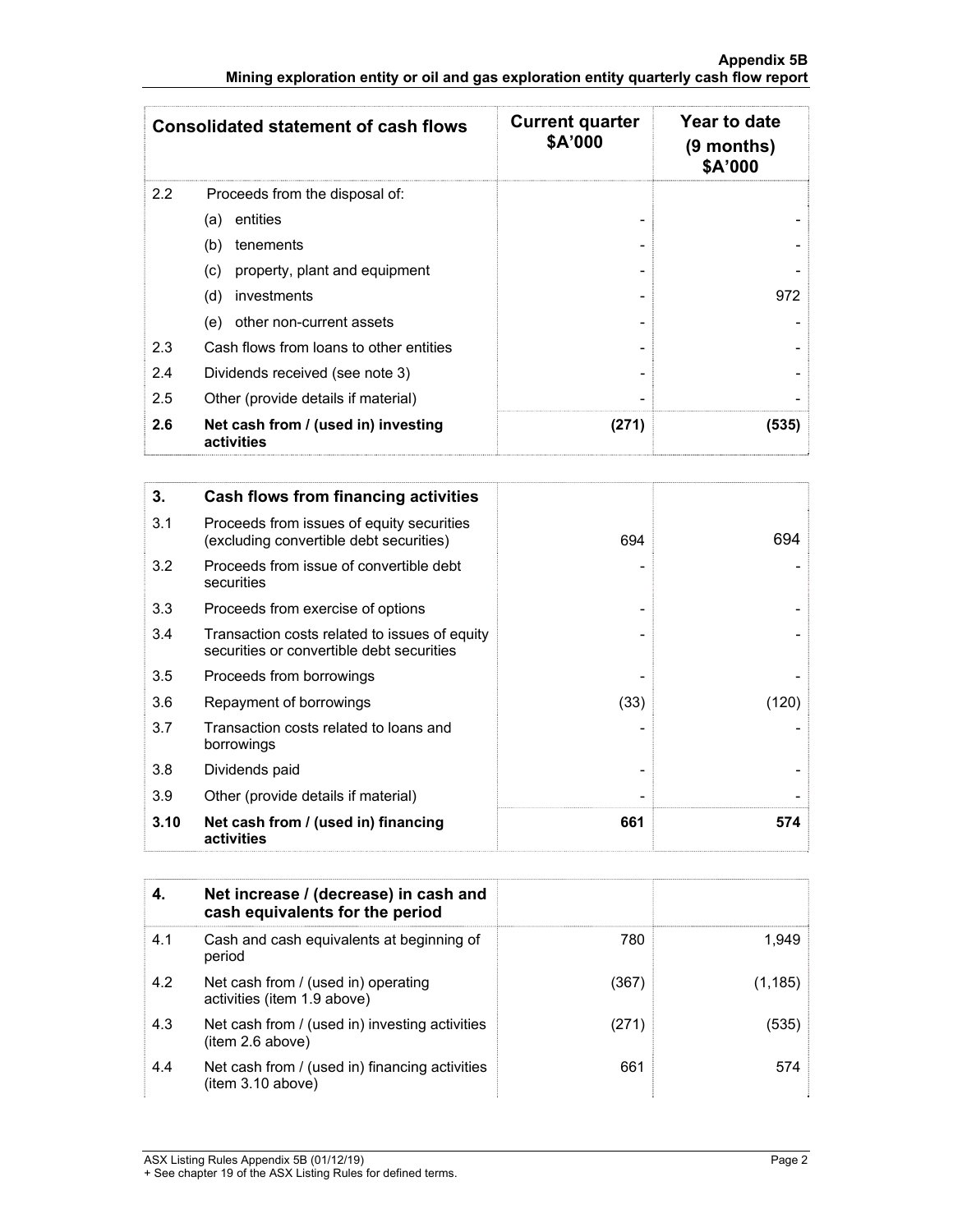#### **Appendix 5B Mining exploration entity or oil and gas exploration entity quarterly cash flow report**

|     | Consolidated statement of cash flows                 | <b>Current quarter</b><br>\$A'000 | Year to date<br>$(9$ months)<br>\$A'000 |
|-----|------------------------------------------------------|-----------------------------------|-----------------------------------------|
| 4.5 | Effect of movement in exchange rates on<br>cash held |                                   |                                         |
| 4.6 | Cash and cash equivalents at end of<br>period        | 803                               | 803                                     |

| 5.  | Reconciliation of cash and cash<br>equivalents<br>at the end of the quarter (as shown in the<br>consolidated statement of cash flows) to the<br>related items in the accounts | <b>Current quarter</b><br>\$A'000 | <b>Previous quarter</b><br>\$A'000 |
|-----|-------------------------------------------------------------------------------------------------------------------------------------------------------------------------------|-----------------------------------|------------------------------------|
| 5.1 | <b>Bank balances</b>                                                                                                                                                          | 43                                | 86                                 |
| 5.2 | Call deposits                                                                                                                                                                 | 170                               | 104                                |
| 5.3 | <b>Bank overdrafts</b>                                                                                                                                                        |                                   |                                    |
| 5.4 | Other (Tenement bonds)                                                                                                                                                        | 590                               | 590                                |
| 5.5 | Cash and cash equivalents at end of<br>quarter (should equal item 4.6 above)                                                                                                  | 803                               | 780                                |

### **6. Payments to related parties of the entity and their associates**

6.1 Aggregate amount of payments to related parties and their associates included in item 1

| <b>Current quarter</b><br>\$A'000 |  |
|-----------------------------------|--|
| 19                                |  |
|                                   |  |

6.2 Aggregate amount of payments to related parties and their associates included in item 2

Note: if any amounts are shown in items 6.1 or 6.2, your quarterly activity report must include a description of, and an explanation for, such payments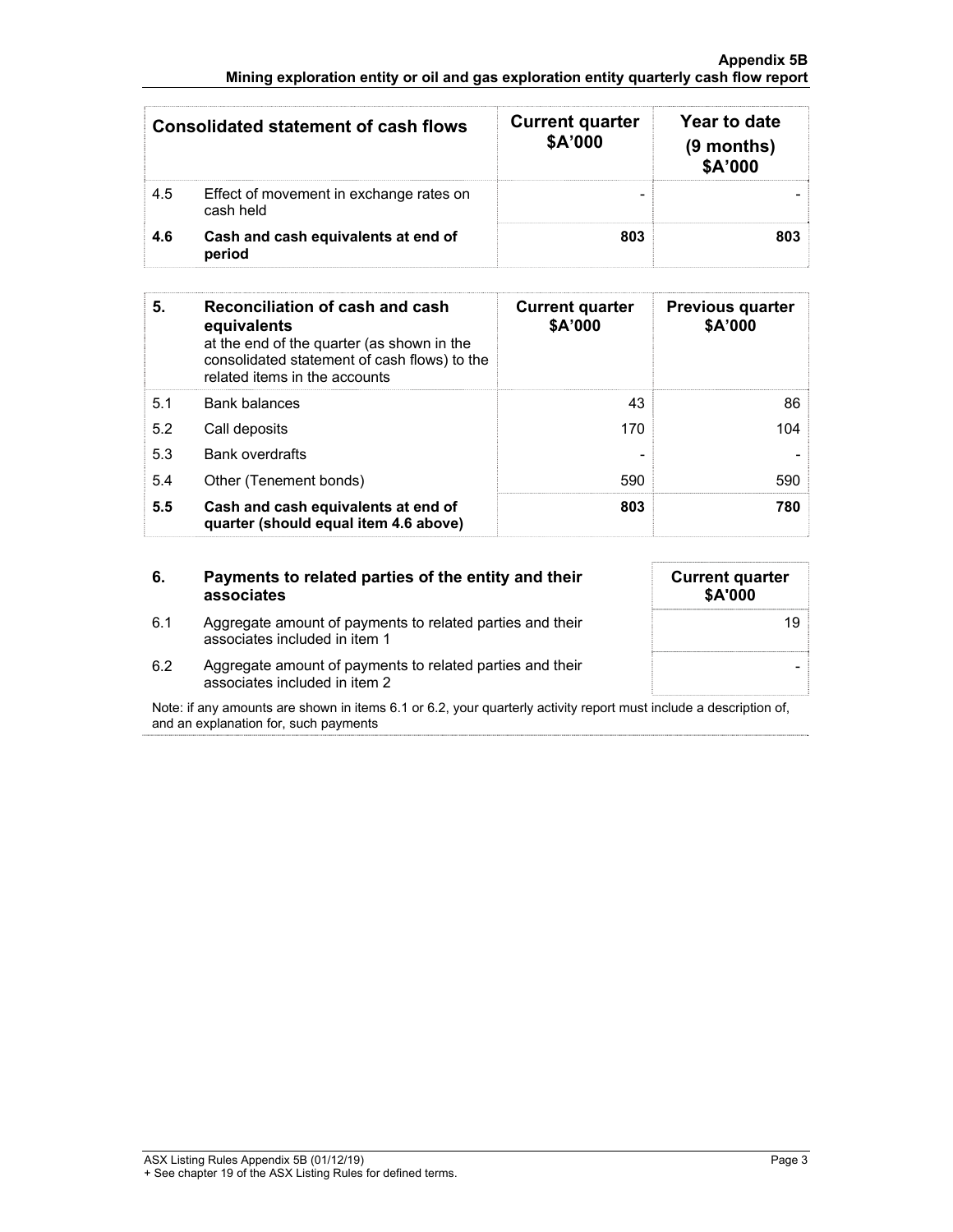| 7.  | <b>Financing facilities</b><br>Note: the term "facility' includes all forms of financing<br>arrangements available to the entity.<br>Add notes as necessary for an understanding of the<br>sources of finance available to the entity. | <b>Total facility</b><br>amount at quarter<br>end<br>\$A'000 | Amount drawn at<br>quarter end<br>\$A'000 |
|-----|----------------------------------------------------------------------------------------------------------------------------------------------------------------------------------------------------------------------------------------|--------------------------------------------------------------|-------------------------------------------|
| 71  | Loan facilities                                                                                                                                                                                                                        | ۰                                                            |                                           |
| 7.2 | Credit standby arrangements                                                                                                                                                                                                            | -                                                            |                                           |
| 7.3 | Other (please specify)                                                                                                                                                                                                                 | -                                                            |                                           |
|     | <b>Total financing facilities</b>                                                                                                                                                                                                      |                                                              |                                           |

| 7.  | <b>Financing facilities</b><br>Note: the term "facility' includes all forms of financing<br>arrangements available to the entity.<br>Add notes as necessary for an understanding of the<br>sources of finance available to the entity. | <b>Total facility</b><br>amount at quarter<br>end<br>\$A'000 | Amount drawn at<br>quarter end<br>\$A'000 |
|-----|----------------------------------------------------------------------------------------------------------------------------------------------------------------------------------------------------------------------------------------|--------------------------------------------------------------|-------------------------------------------|
| 71  | Loan facilities                                                                                                                                                                                                                        |                                                              |                                           |
| 7.2 | Credit standby arrangements                                                                                                                                                                                                            |                                                              |                                           |
| 7.3 | Other (please specify)                                                                                                                                                                                                                 |                                                              |                                           |
| 7.4 | <b>Total financing facilities</b>                                                                                                                                                                                                      |                                                              |                                           |

| 7.5 | Unused financing facilities available at quarter end |  |
|-----|------------------------------------------------------|--|
|-----|------------------------------------------------------|--|

7.6 Include in the box below a description of each facility above, including the lender, interest rate, maturity date and whether it is secured or unsecured. If any additional financing facilities have been entered into or are proposed to be entered into after quarter end, include a note providing details of those facilities as well.

| 8.  | Estimated cash available for future operating activities                     | \$A'000 |
|-----|------------------------------------------------------------------------------|---------|
| 8.1 | Net cash from / (used in) operating activities (Item 1.9)                    | 367     |
| 8.2 | Capitalised exploration & evaluation (Item $2.1(d)$ )                        | 271     |
| 8.3 | Total relevant outgoings (Item $8.1$ + Item $8.2$ )                          | 638     |
| 8.4 | Cash and cash equivalents at quarter end (Item 4.6)                          | 803     |
| 8.5 | Unused finance facilities available at quarter end (Item 7.5)                |         |
| 8.6 | Total available funding (Item $8.4 +$ Item $8.5$ )                           | 803     |
| 8.7 | Estimated quarters of funding available (Item 8.6 divided by<br>Item $8.3$ ) | 1.3     |

- 8.8 If Item 8.7 is less than 2 quarters, please provide answers to the following questions:
	- 1. Does the entity expect that it will continue to have the current level of net operating cash flows for the time being and, if not, why not?

Answer: Yes

- 2. Has the entity taken any steps, or does it propose to take any steps, to raise further cash to fund its operations and, if so, what are those steps and how likely does it believe that they will be successful?
- Answer: The company holds listed securities with a market value of A\$0.378 million at 31 March 2022. These securities, to the value of A\$0.378 million as at 31 March 2022, are available for sale in the quarter ended 30 June 2022. The company is also planning to raise \$1.0 million from the issue of convertible notes to sophisticated and professional investors during the June 2022 quarter.
- 3. Does the entity expect to be able to continue its operations and to meet its business objectives and, if so, on what basis?

 Answer: Yes, the company expects to be able to continue to operate on a going concern basis.